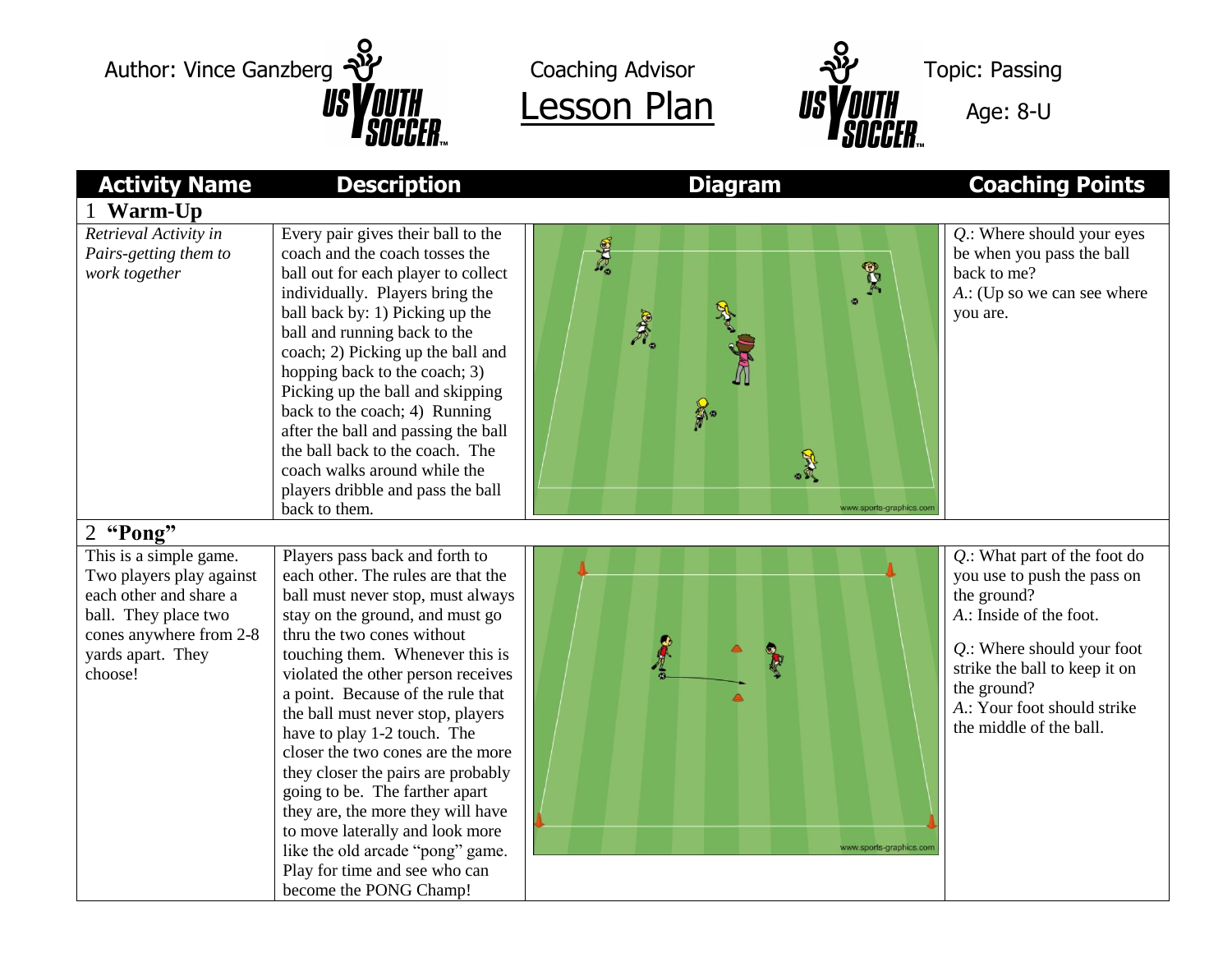| Author: Vince Ganzberg<br><b>3 Gates Passing</b>  |                                                                                                                                                                                                                                                                            | Coaching Advisor<br><b>Lesson Plan</b>                                                                                                                                                                                                                                                                                                                                                                                 | <b>Topic: Passing</b><br>Age: 8-U                                                                                                                                                                      |  |
|---------------------------------------------------|----------------------------------------------------------------------------------------------------------------------------------------------------------------------------------------------------------------------------------------------------------------------------|------------------------------------------------------------------------------------------------------------------------------------------------------------------------------------------------------------------------------------------------------------------------------------------------------------------------------------------------------------------------------------------------------------------------|--------------------------------------------------------------------------------------------------------------------------------------------------------------------------------------------------------|--|
| All players have a ball<br>inside a playing area. | Set up gates/small goals<br>throughout the playing area.<br>Players dribble and pass the ball<br>through as many of the gates as<br>time allows.<br>Variations: a) Players work in<br>pairs and must pass through a<br>gate to their teammate who is<br>on the other side. | $\begin{picture}(180,10) \put(0,0){\line(1,0){15}} \put(10,0){\line(1,0){15}} \put(10,0){\line(1,0){15}} \put(10,0){\line(1,0){15}} \put(10,0){\line(1,0){15}} \put(10,0){\line(1,0){15}} \put(10,0){\line(1,0){15}} \put(10,0){\line(1,0){15}} \put(10,0){\line(1,0){15}} \put(10,0){\line(1,0){15}} \put(10,0){\line(1,0){15}} \put(10,0){\line($<br>$\epsilon$<br>$\widehat{\mathbb{D}}_{\Phi_{\mathfrak{S}}}$<br>≏ | $Q$ .: When you are passing<br>with your teammate, how do<br>you know when to pass the<br>ball?<br>A.: When we are both looking<br>at each other and making eye<br>contact)<br>www.sports-graphics.cor |  |

## 4 **3 rd Activity-"Gates"**

| Divide into two teams of<br>Make a goal with flags, cones, etc<br>in the corners of the field, but<br>3-4 players each.<br>they are diagonal. Coach has a<br>supply of balls in order to keep<br>the game flowing. When a goal<br>is scored or the ball goes out, the<br>coach plays in a new ball. The<br>object of the game is to score thru<br>any of the 4 corner goals. The<br>only way to score is to pass the<br>ball through the goals.<br>At first allow the players to<br>score at any of the 4 goals, then<br>tell them that one team has two<br>goals to score on and 2 to<br>defend. | $Q$ .: When a ball is rolling<br>toward you how do you pass<br>the ball quickly into the goal?<br>A.: Keep our eyes on the ball<br>and push through the middle<br>of the ball.<br>www.sports-graphics.com |
|---------------------------------------------------------------------------------------------------------------------------------------------------------------------------------------------------------------------------------------------------------------------------------------------------------------------------------------------------------------------------------------------------------------------------------------------------------------------------------------------------------------------------------------------------------------------------------------------------|-----------------------------------------------------------------------------------------------------------------------------------------------------------------------------------------------------------|
|---------------------------------------------------------------------------------------------------------------------------------------------------------------------------------------------------------------------------------------------------------------------------------------------------------------------------------------------------------------------------------------------------------------------------------------------------------------------------------------------------------------------------------------------------------------------------------------------------|-----------------------------------------------------------------------------------------------------------------------------------------------------------------------------------------------------------|